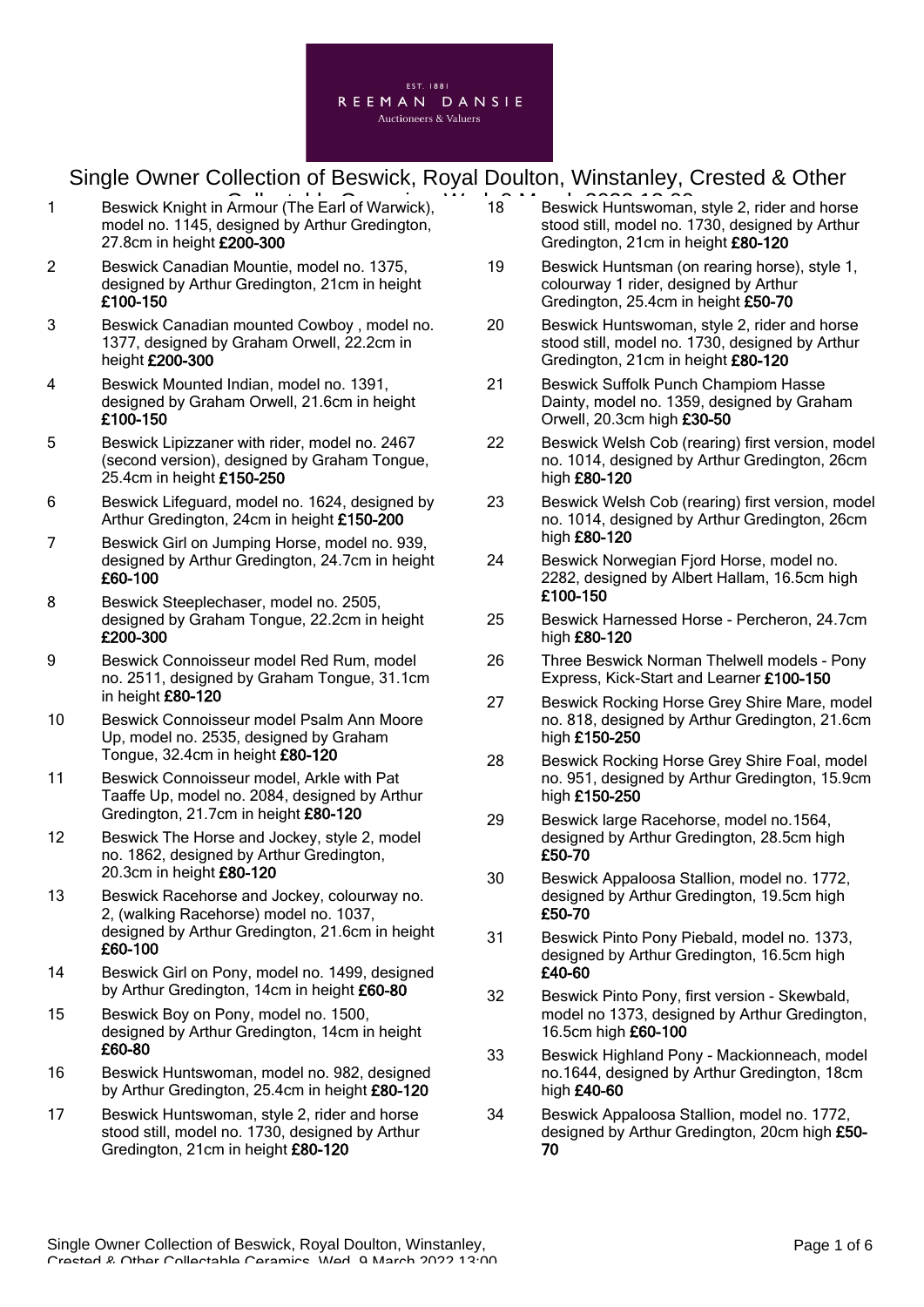

- 35 Beswick Mare and Foal, model no. 1811, **Collection Ceramics, Collection Ceramics**, Collection Ceramics, Collect designed by Arthur Gredington, 16cm high £40-60
- 36 Beswick large Racehorse, model no. 1564, designed by Arthur Gredington, 28.5cm high £80-120
- 37 Beswick Shire Mare, model no. 818, designed by Arthur Gredington, 21.5cm high £40-60
- 38 Beswick Shire Horse (large action shire), model no. 2578, designed by Alan Maslankowski, 21cm high £50-70
- 39 Beswick Highland Pony Mackionneach, model no.1644, designed by Arthur Gredington, 17.5cm high £40-60
- 40 Beswick Mare (facing left), model no. 976, designed by Arthur Gredington, 17cm high £40- 60
- 41 Beswick Appaloosa Stallion, model no. 1772, designed by Arthur Gredington, 20cm high £50-70
- 42 Beswick Connoisseur model Black Beauty and Foal, 20.5cm high £40-60
- 43 Beswick Mare and Foal, model no. 1812, designed by Arthur Gredington, 16cm high £40- 60
- 44 Beswick Dartmoor Pony Jentyl, model no. 1642, designed by Arthur Gredington, 16cm £40 -60
- 45 Beswick Shetland Pony Eschonchan Ronay, model no. 1648, designed Arthur Gredington, 12cm high £40-60
- 46 Beswick Appaloosa (spotted walking pony), model no. 1516, designed by Arthur Gredington, 13.5cm high £150-250
- 47 Beswick Quarter Horse, model no. 2186, designed by Arthur Gredington, 20.5cm high £40-60
- 48 Beswick New Forest Pony Jonathen 3rd, second version, model no, 1646, designed by Arthur Gredington, 17cm high £40-60
- 49 Beswick Ch Black Magic of Nork, model no. 1361, designed by Graham Orwell, 19cm high £30-50
- 50 Beswick Cantering Shire, model no. 975, designed by Arthur Gredington, 21cm high £40- 60
- 51 Beswick Large Racehorse, second version, model no. 1564, designed by Arthur Gredington, 28.5cm high £80-120
- 52 Beswick Swish Tail Horse, second version, model no. 1182, designed by Arthur Gredington, 21.5cm high £30-50
- 53 Beswick horse Imperial, model no. 1557, designed by Albert Hallam and James Hayward, 21cm high £30-50
- 54 Beswick Swish Tail Horse, model no. 1182, designed by Arthur Gredington, 21.5cm high £30-50
- 55 Beswick Connemara Pony Terese of Leam, model no. 1641, designed by Arthur Gredington, 17cm high £30-50
- 56 Beswick Welsh Mountain Pony Coed Coch Madog, second version, model no. 1643, designed by Arthur Gredington, 15.9cm high £60-100
- 57 Beswick Huntsman's Horse, model no. 1484, designed by Arthur Gredington, 17cm high £30- 50
- 58 Beswick horse Spirit of Nature, model no. 2935, designed by Graham Tongue, 14.5cm high £40-60
- 59 Beswick Welsh Cob, second version, model no. 1793, designed by Arthur Gredington, 18.5cm high £40-60
- 60 Beswick Thoroughbred Stallion, model no. 1772, designed by Arthur Gredington, 20cm high £30-50
- 61 Beswick Dales Pony Maisie, model no. 1671, designed by Arthur Gredington, 16.5cm high £40-60
- 62 Beswick Fell Pony Dene Dauntless, model no. 1647, designed by Arthur Gredington, 17.2cm high £40-60
- 63 Two Beswick Shetland Pony's (Wooley Shetland Mare), model no. 1033, designed by Arthur Gredington, 14.6cm high £40-60
- 64 Beswick Connoisseur model Morgan Horse Tarryall Maestro, model no. 2605, designed by Graham Tongue, 29.2cm high £80-120
- 65 Beswick bronze effect ceramic horse, possibly Britain's Collection, 25cm high £50-70
- 66 Beswick Exmoor Pony Heatherman, model no. 1645, designed by Arthur Gredington, 16.5cm high £30-50
- 67 Beswick Arab "Bahram", model no. 1771, designed by Arthur Gredington, 19cm high £30-50
- 68 Beswick Mare (facing left), model no. 976, designed by Arthur Gredington, 17cm high £30-50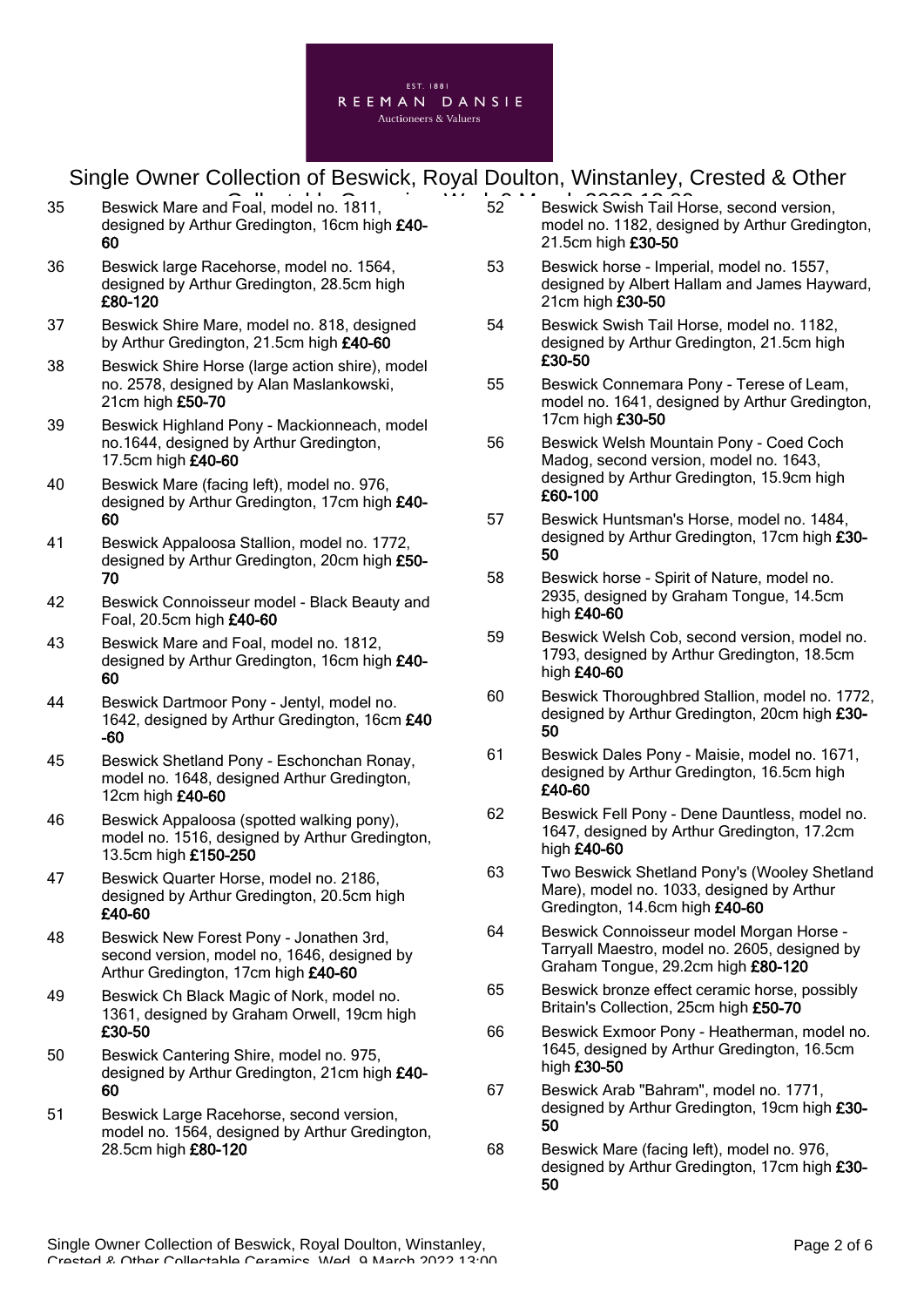

- 69 Beswick Stocky Jogging Mare (third version), 85 Five Beswick Horses i model no. 855, designed by Arthur Gredington, 15cm high £30-50
- 70 Beswick Arab "Bahram" model no. 1771, designed by Arthur Gredington, 19.1cm high £30-50
- 71 Beswick Huntsman (style two) model no. 1501, designed by Arthur Gredington, 21cm, together with three hounds and a fox (5) £100-150
- 72 Beswick Stocky Jogging Mare (third version) model no. 855, designed by Arthur Gredington, 15cm high together with two other horses (3) £30-50
- 73 Beswick Arab "Xayal" model no. 1265, designed by Arthur Gredington, 16cm high, together with another horse (2) £50-70
- 74 Beswick Huntsman (style two) model no. 1501, designed by Arthur Gredington, 21cm high, together with two hounds and two foxes (5) £150 -200
- 75 Beswick Swish Tail Horse, model no. 1182, designed by Arthur Gredington 21.5cm high, together with a Connoisseur model - Arab and one other horse (3) £60-100
- 76 Five various Beswick horses including Foal (lying) model no. 915, designed by Arthur Gredington, 8cm high £60-100
- 77 Three Beswick Palamino horses including (Prancing Arab Type), model no. 1261, designed by Arthur Gredington, 17cm high £50-70
- 78 Five Beswick Palamino Foals including Foal (lying) model no. 915, designed by Arthur Gredington, 8.3cm high £60-100
- 79 Beswick Connoisseur model Hunter, 32cm high £100-150
- 80 Five Beswick Horses including Cantering Shire, model no. 975, designed by Arthur Gredington, 22.2cm high £60-100
- 81 Eight Beswick Foals including small, stretched, facing right, model no. 815, designed by Arthur Gredington, 8cm £50-70
- 82 Nine Beswick Foals including Foal (lying) model no. 915, designed by Arthur Gredington, 8cm high £50-70
- 83 Four Beswick Horses including Cantering Shire, model no. 975, designed by Arthur Gredington, 22cm high £50-70
- 84 Ten Beswick Foals including Foal (small, stretched, facing right) model no. 815, designed by Arthur Gredington, 8cm high £50-70
- 85 Five Beswick Horses including Cantering Shire, model no. 975, designed by Arthur Gredington, 22cm high £50-70
- 86 Four Beswick Horses including Spirit of Freedom £40-60
- 87 Five Beswick Horses including Shires £60-100
- 88 Royal Doulton limited edition model Horse Desert Orchid DA 134, designed by Graham Tongue, no 3136 of 7500, 31.5cm high £60-100
- 89 Royal Doulton model Horse Welsh Mountain Pony, model no. DA247, designed by Graham Tongue, 23cm high £60-100
- 90 Five Royal Doulton horses including Desert Orchid £80-120
- 91 Beswick Friesian Cow CH Claybury Legwater, model no. 1362A, designed by Arthur Gredington, 11.9cm high, together with Friesian Calf (2) £40-60
- 92 Two Beswick Hereford Bulls CH of Champions and another similar (3) £60-100
- 93 Beswick Jersey Cow CH Newton Tinkle, model no. 1345, designed by Arthur Gredington, 10.8cm high, together with Guernsey Cow and Bull plus a Limousin calf (4) £60-100
- 94 Beswick BCC Limousin Bull, model no. 2463, designed by Alan Maslankowski, together with a BCC Limousin cow, model no. 3075B and BCC Limousin calf, model no. 1827E, designed by ArthurGredington (3) all boxed £300-500
- 95 Three Beswick Hereford calves including model no. 901B and 1406B, all designed by Arthur Gredington £60-100
- 96 Beswick model Lester Piggott on Nijinsky, 32.5cm high £100-150
- 97 Three Beswick models Lion no. 1506, Lioness no. 1507 and Lion Cub no. 1508, all designed by Colin Melbourne, together with another Lion Cub no. 2098, designed by Graham Tongue (4) £60-100
- 98 Selection of Beswick animals including cat, dogs, donkeys, fox, pig etc (13) £60-100
- 99 Beswick Fireside model Labrador, no 2314, designed by Graham Tongue, 34cm high £50-70
- 100 Three Winstanley cats, largest is 34cm high £60 -100
- 101 Three Winstanley cats, largest is 30cm high £60 -100
- 102 Three Winstanley cats, largest is 21.5cm high £50-80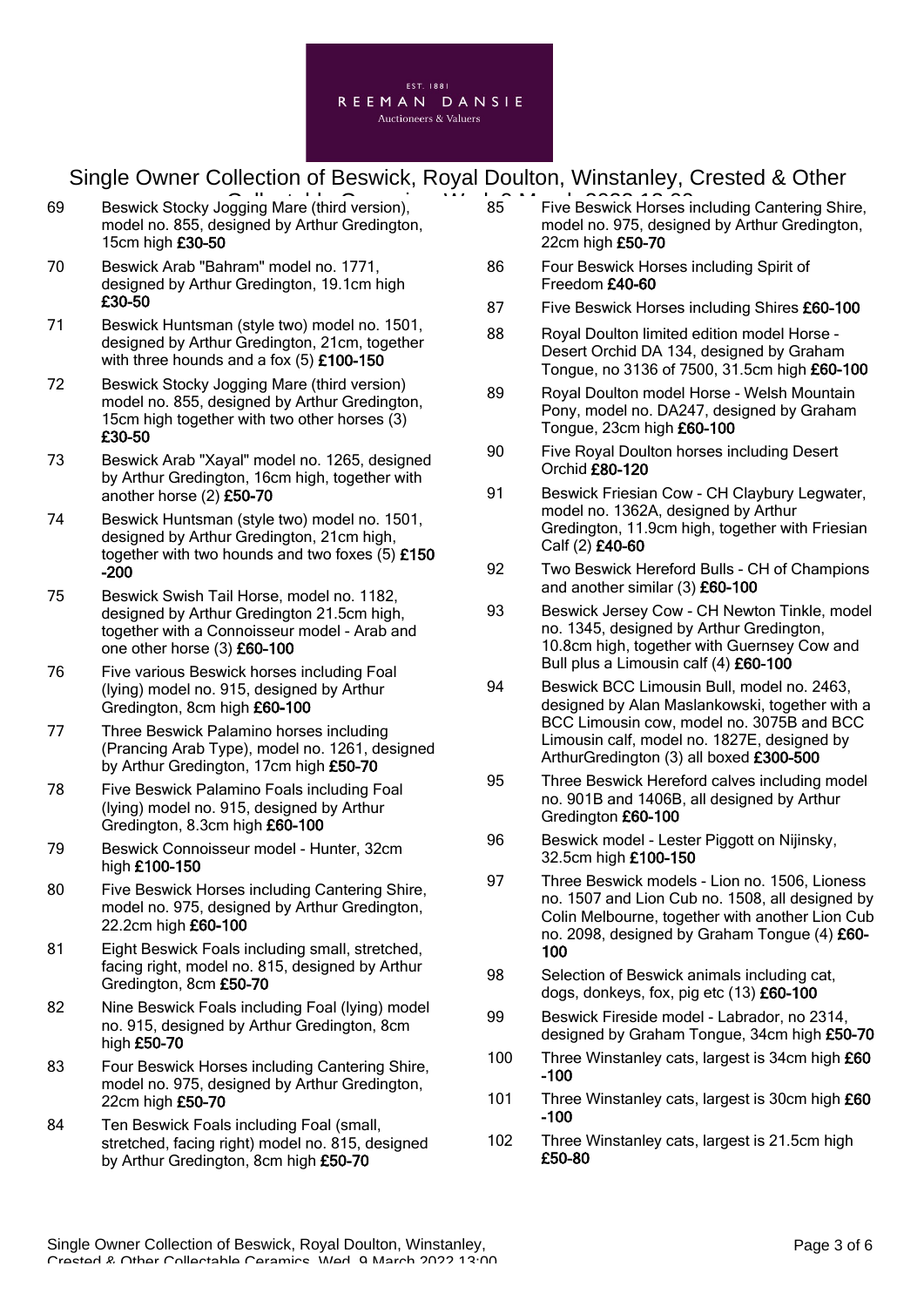

- 103 Four Winstanley cats, largest is 24cm high £50-<br>
120 Eight Coalport Sentim 80
- 104 Five Seneshall pottery cats including Siamese Queen £50-80
- 105 Impressive Goebel model Hare, 28cm high £50 -70
- 106 Royal Doulton model racehorse Red Rum, no. DA18, 32cm high, boxed £80-120
- 107 Royal Doulton model horse Black Bess, no. DA170, designed by Graham Tongue, 19cm high, together with a Royal Doulton pony (2) £50 -80
- 108 Selection of Royal Doulton dogs and cats including HN1158 and HN2579 (21) £60-100
- 109 Beswick Kangaroo, model no. 1160, designed by Arthur Gredington, 14.5cm high, together with a Beswick Panda, and a Giraffe (3) £40-60
- 110 Selection of porcelain ornaments, various makers including Royal Copenhagen, Coalport, Lladro, Nao Karl Ens and Goebel (12) £50-80
- 111 Beswick Cat on plinth base, Beswick Poodle on cushion, and seven other Beswick dogs (11) £50 -80
- 112 Royal Doulton Nigerian Pygmy Goat, DA223, together with a Royal Worcester model of four dogs, and four other various animals including a Shebeg Isle of Man calf with head in pail  $(9)$  £60 -100
- 113 Large Melba Ware Bull, 16.5cm high, together with a Goebel Bull, 13.5cm high (2) £40-60
- 114 Selection of animal ornaments, various makers to include Sylvac, Russian, Melba Ware etc (19) £40-60
- 115 Coalport Classic Elegance limited edition figure Afternoon Stroll, with certificate, together with another Coalport limited edition figure - Merry Christmas 2010 (2) £60-100
- 116 Three Coalport Classic Elegance figures Birthday Celebration, Michelle and Happy Anniversary £60-100
- 117 Three Coalport Classic Elegance figures In My Heart, Many Happy Returns and Rebecca £60- 100
- 118 Three Coalport Classic Elegance figures -Summer Breeze, Evening Romance and Forever Yours £60-100
- 119 Four Coalport Classic Elegance figures True Love, Special Day, Abigail and Olivia £80-120
- 120 Eight Coalport Sentiments figures limited edition English Rose with certificate, Birthday Wishes, Rendezvous, Special Occasion, My Love, Katie, Grace and My Love £100-200
- 121 Five Coalport Birthstone Collection figures Garnet, Sapphire, Opal, Topaz and Turquoise £40-60
- 122 Five Royal Worcester limited edition Les Petites figures - Charlotte, Sian, Caitlin, Isla and Lara, together with a Royal Worcester Moments figure - Mother's Love (6) £40-60
- 123 Four Royal Doulton Pretty Ladies figures Phillipa HN4767, Julia HN4986, Theresa HN4993 and Ruth HN4994 £40-60
- 124 Four Royal Doulton Pretty Ladies figures Naomi HN4995, Hayley HN5010, Jennifer HN4912 and Alicia HN5484 £40-60
- 125 Four Royal Doulton Pretty Ladies figures Gabriella HN5013, Jasmine HN5483, Natalie HN5012 and Victoria HN5011 £40-60
- 126 Royal Doulton Iconic London figure Lifeguard HN5364, together with a Royal Doulton dog, and another Royal Doulton figure - Teatime HN2255 (3) £40-60
- 127 Three Beswick dogs Black Prince, model no. 1299A, designed by Arthur Gredington, 14cm high, Corgi, model no. 1299B, designed by Arthur Gredington, 14cm high, and Rough Collie, model no. 3129, designed by Warren Platt, 14cm high £40-60
- 128 Royal Doulton model Welsh Corgi Spring Robin HN2557, 19.5cm high £50-70
- 129 Three Beswick dogs Black Prince, model no. 1299A, designed by Arthur Gredington, 14cm high, Corgi, model no. 1299B, designed by Arthur Gredington, 14cm high, and Rough Collie, model no. 3129, designed by Warren Platt, 14cm high £30-50
- 130 Two Roval Doulton model Welsh Corgi HN2558. together with another HN2559 (3) £50-80
- 131 Coalport model Corgi, together with a Goebel Corgi and Royal Doulton Corgi - Spring Robin HN2557 (3) £20-40
- 132 Two Roval Doulton Welsh Corgi HN2558 £30-50
- 133 Collection of Hagen Renaker ceramic models including horses and cattle (21) £50-80
- 134 Beswick Beatrix Potter figure Susan £40-60
- 135 Two Beswick Hereford calves, model no. 1827C, designed by Arthur Gredington, 7.6cm high, together with a an Ayrshire Cow (3) £30-50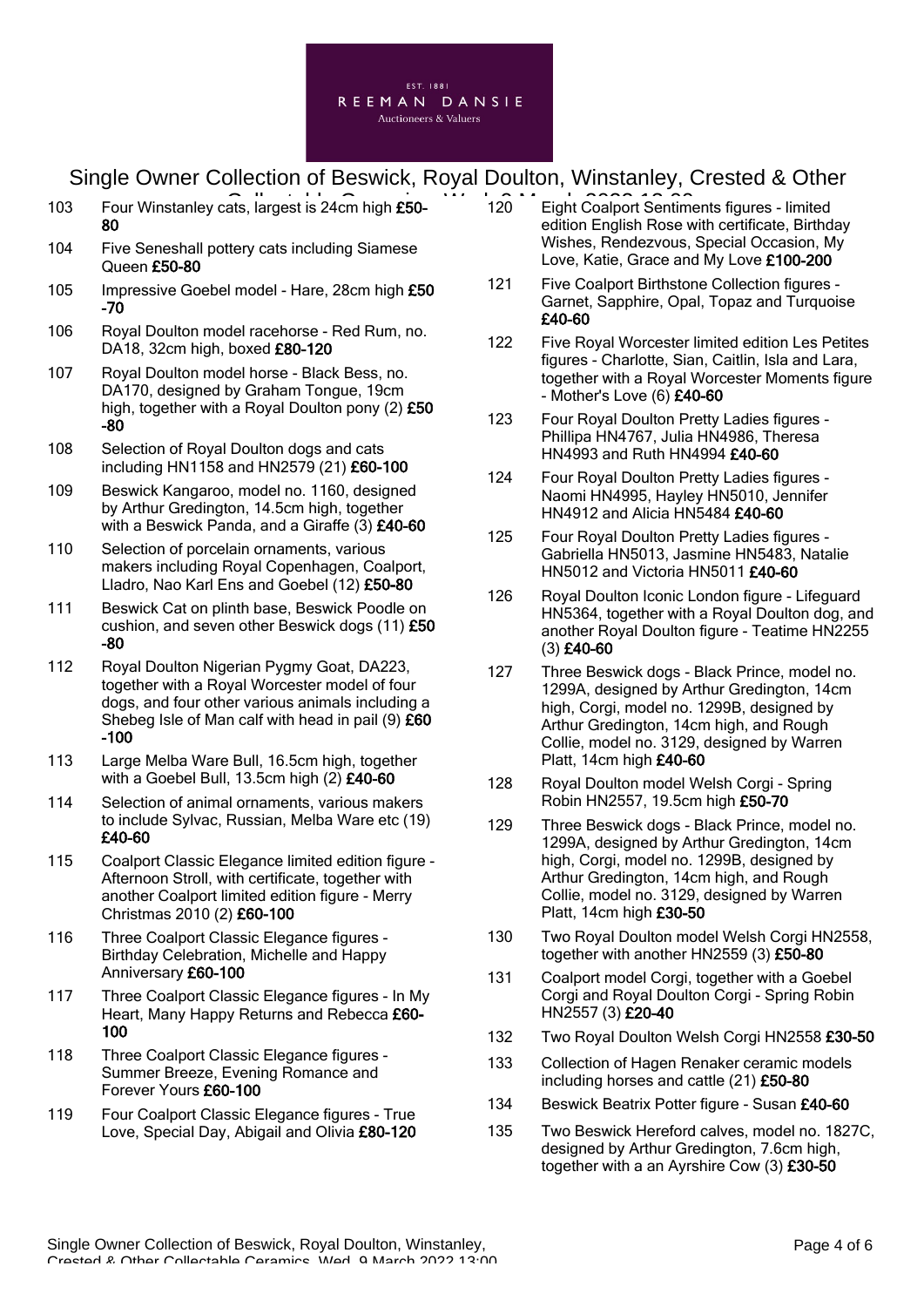

- 136 Royal Doulton model Elephant, two Beswick **Collection Contract Collection** Crested Sheep and other collectable animals (11) £50- 80
- 137 Rare Carlton Crested China Felix The Cat figure on armchair - Felix Kept On Walking - Harleston £80-120
- 138 Five Carlton Crested China Black Cats St Ives, Folkestone, Essex, Port Talbot and Ryde £60- 100
- 139 Arcadian Crested China Three Black Cats on sledge - Dawlish together with two Black Cats on seesaw (2) £50-80
- 140 Rare Carlton Crested China Felix Kept On Walking - Southend-on-Sea £40-60
- 141 Rare Arcadian Crested China Baby being chased by a crocodile - Brighton, together with a rare Swan Crested China figure - Waterhouses (2) £80-120
- 142 Four Arcadian Crested China Black Cats Wembley 1925, Arms of Taunton, Hunstanton Village and Bognor £60-100
- 143 Four Arcadian Crested China Black Cats Good Luck Felixstowe, Lechlade, Newquay and Attleborough £50-80
- 144 Four Arcadian Crested China Black Cats Good Luck Torquay, St Davids, Portsmouth and Stratford Upon Avon £50-80
- 145 Four Arcadian Crested China Black Cats Bowness Windermere, City Borough of Peterborough, Braemar and Coleshill £50-80
- 146 Four Arcadian Crested China Black Cats Bournemouth, Brighton, Cheerio from Chippenham and West Kirby £50-80
- 147 Four Arcadian Crested China Black Cats Torpoint, Grantham, Sandown Isle of Wight and Bowness £50-80
- 148 Four Arcadian Crested China Black Cats Sutton in Ashfield, Felixstowe, Grantham and City of Wells £50-80
- 149 Five various Crested China Black Cats including W.H Goss Swanage, Swan China Ramsey Hunts, Willow Art Buxton, Willow Art Bournemouth and Willow Art Ballater £40-60
- 150 Eight Carlton Crested China Black Cats Beckenham, Margate, Brighton, Great Yarmouth, Ramsgate, Guildford, and Eastbourne £60-80
- 151 Eight Crested Black Cats including cat on bicycle High Wycombe, cat in pram Boscome and cat in boat Brandon £30-50
- 152 Four Arcadian Crested China Black Cats including bagpipers - Barnard Castle, Alnwick, Alford and Burton Joyce £60-100
- 153 Two Willow Art Crested China Black Cats one on top of a golf ball, Broadstairs, the other in the form of a bugle, Good Luck from Edinburgh, together with Disa Art Black Cat - Good Luck from Grahamstown (3) £30-50
- 154 Selection of Crested China Lions, various manufacturers to include Willow Art, Arcadian, Swan China and Grafton £80-120
- 155 Selection of Crested China models, mainly Ox, Cows and Bulls, various manufacturers to include Willow Art, Arcadian and Grafton £60- 100
- 156 Selection of Crested China Elephants, various manufacturers to include Shelley, Willow Art and Grafton £50-80
- 157 Selection of Crested China Dogs, various manufacturers to include Carlton, Willow Art and Arcadian £50-80
- 158 Selection of Crested China Cats, various manufacturers to include Savoy China, Arcadian and Carlton £50-80
- 159 Selection of Crested China model animals including Tigers, Deer, Hippo, Bears etc, various manufacturers to include Savoy, Carlton and Swan £60-100
- 160 Selection of Crested China models including Pigs, Boar and Rabbits, various manufacturers to include Arcadian, Carlton and Tuscan £50-80
- 161 Selection of Crested China model animals including Welsh Goat, Crocodile, Rhino, Camel etc, various manufacturers to include Arcadian, Shelley and Aldwych £50-80
- 162 Selection of Crested China models including Cars, Birds, Figures etc, various manufacturers to include Carlton, Grafton and Florentine £50-80
- 163 Selection of Crested China Dogs, various manufacturers to include Swan, Willow Art and Arcadian (including unmarked Bonzo) £50-80
- 164 Selection of Crested China Cats, various manufacturers to include Carlton, Willow Art and Savoy £50-80
- 165 Selection of Crested China Horses and Ponies, various manufacturers to include Willow Art, Savoy and Carlton £50-80
- 166 Selection of Crested China Horse and riders, various manufacturers to include Carlton, Arcadian and Wilton £50-80